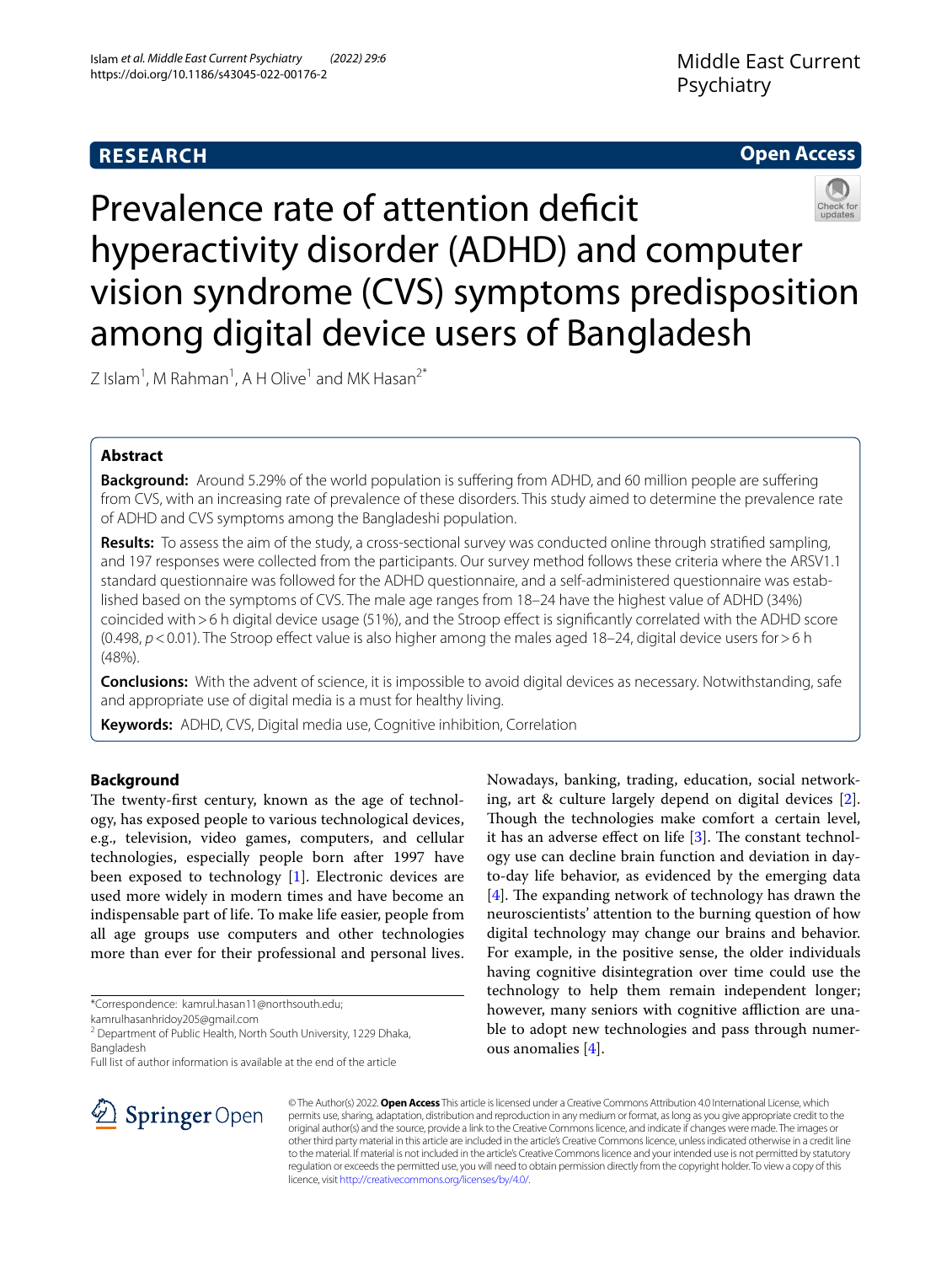In terms of that, ADHD— a psychiatric condition involving persistent difficulty in sustaining attention; hyperactivity, and impulsivity becomes the most common disease knocking at the door in the triumphant moment of technology progression [[5\]](#page-6-4). A meta-analysis study has reported that around 7% of youth was affected by ADHD from 1981 to 2014, increasing [[6](#page-6-5)]. A recent study revealed that the prevalence rate of ADHD is 5.29% [[7](#page-7-0)]. Due to the COVID-19 outbreak, the prevalence of ADHD has been increased significantly [[8](#page-7-1)]. Moreover, ADHD has been diagnosed as one of the risk factors of COVID-19 [[9\]](#page-7-2). As environmental factors, not related to genetics, are related to ADHD, The advent of digital media and technology stimulates brain dysfunctionality and other hormonal imbalance; it is unknown whether frequent use of digital media may be associated with the symptoms of ADHD [[6\]](#page-6-5). One study also shows that the inattentiveness and cognitive inhibition rises with the Stroop test result for heavy digital device users [\[10\]](#page-7-3). Therefore, the concentration and attention deficiency occurred after prolonged use of digital media. Digital media play another detrimental physical role, often leading to a group of symptoms collectively known as CVS (Computer Vision Syndrome) [[11\]](#page-7-4). The American Optometric Association defines CVS as a group of eyes and vision-related problems resulting from excessive and prolonged electronics use. Works that need concentration, such as reading, cause the reduction of the blinking rate of the eye, so the evaporation of tear film is increased and leads to discomfort [[12\]](#page-7-5). Due to computer use, 10 million eye examinations were performed by optometrists per year for visual problems related to computer use [[3\]](#page-6-2). Around 60 million people worldwide suffer from CVS, with 1 million increasing every year [[13\]](#page-7-6). CVS symptoms can range from dry eyes, blurred vision, and eye pain to neck, shoulder, and headaches [[3](#page-6-2)].

According to a report, 47.61 million people of Bangladesh use the internet out of 165.5 million, and the number has increased by around 7.7% from 2020 to 2021 [[14\]](#page-7-7). According to the UN report of 2018, 50% of the Bangladeshi population is aged below 24 years [[15](#page-7-8)]. As the younger generation is more addicted to digital devices, they are more prone to be suffered from ADHD and CVS. Previous studies of ADHD in the Bangladeshi population revealed that it could be liable for adverse consequences  $[16]$ . There is no study on the Bangladeshi population for CVS. This study aims to find out the prevalence rate and predisposition of ADHD and CVS among digital device users of Bangladesh.

## **Methods**

## **Participation**

The randomly chosen, right-handed, 197 healthy participants (participated in the study by answering all the questions of the study) categorized between  $n=98$ female (50%) and  $n=99$  male (50%), were mainly undergraduate students (77%) from various departments and diversifed jobholders (23%) from diferent areas of Bangladesh. The age range for male and female participants was 18–31 years (male=mean  $23.57 \pm 3.32$  years SD, female =  $25.43 \pm 3.37$  years SD). The participants were mainly frequent computer and other digital device users and had been using these devices for about 5–10 years  $(44%)$ , > 10 years  $(31%)$ , 2–4 years  $(21%)$ , and < 2 years (4%). The inclusion criteria of the participants were:

- a) Having a digital device.
- b) Anyone over the age of 18.
- c) Both sexes.

The exclusion of the participants was based on different factors like:

<span id="page-1-0"></span>**Table 1** Socio-demographic characteristics and percentage of the sample

| Socio-demographic Characteristics      | Sample<br>number (N) | Percentage |
|----------------------------------------|----------------------|------------|
| Total                                  | 197                  | 100%       |
| Gender                                 |                      |            |
| Male                                   | 99                   | 50%        |
| Female                                 | 98                   | 50%        |
| Age group (in year)                    |                      |            |
| $18 - 24$                              | 102                  | 52%        |
| $25 - 31$                              | 95                   | 48%        |
| Occupation                             |                      |            |
| Student                                | 151                  | 77%        |
| Job holder                             | 46                   | 23%        |
| Spending hours on your digital device? |                      |            |
| $1-3h$                                 | 59                   | 30%        |
| $4-6h$                                 | 55                   | 28%        |
| >6 h                                   | 83                   | 30%        |
| Use of Contact lenses /power glasses   |                      |            |
| Yes                                    | 78                   | 40%        |
| No                                     | 119                  | 60%        |
| Using a digital device For years       |                      |            |
| $<$ 2 years                            | 8                    | 4%         |
| 2-4 years                              | 41                   | 21%        |
| 5-10 years                             | 87                   | 44%        |
| $>10$ years                            | 61                   | 31%        |
| ADHD score of the population           |                      |            |
| Less than 4                            | 119                  | 60%        |
| Equal or Greater than 4                | 78                   | 40%        |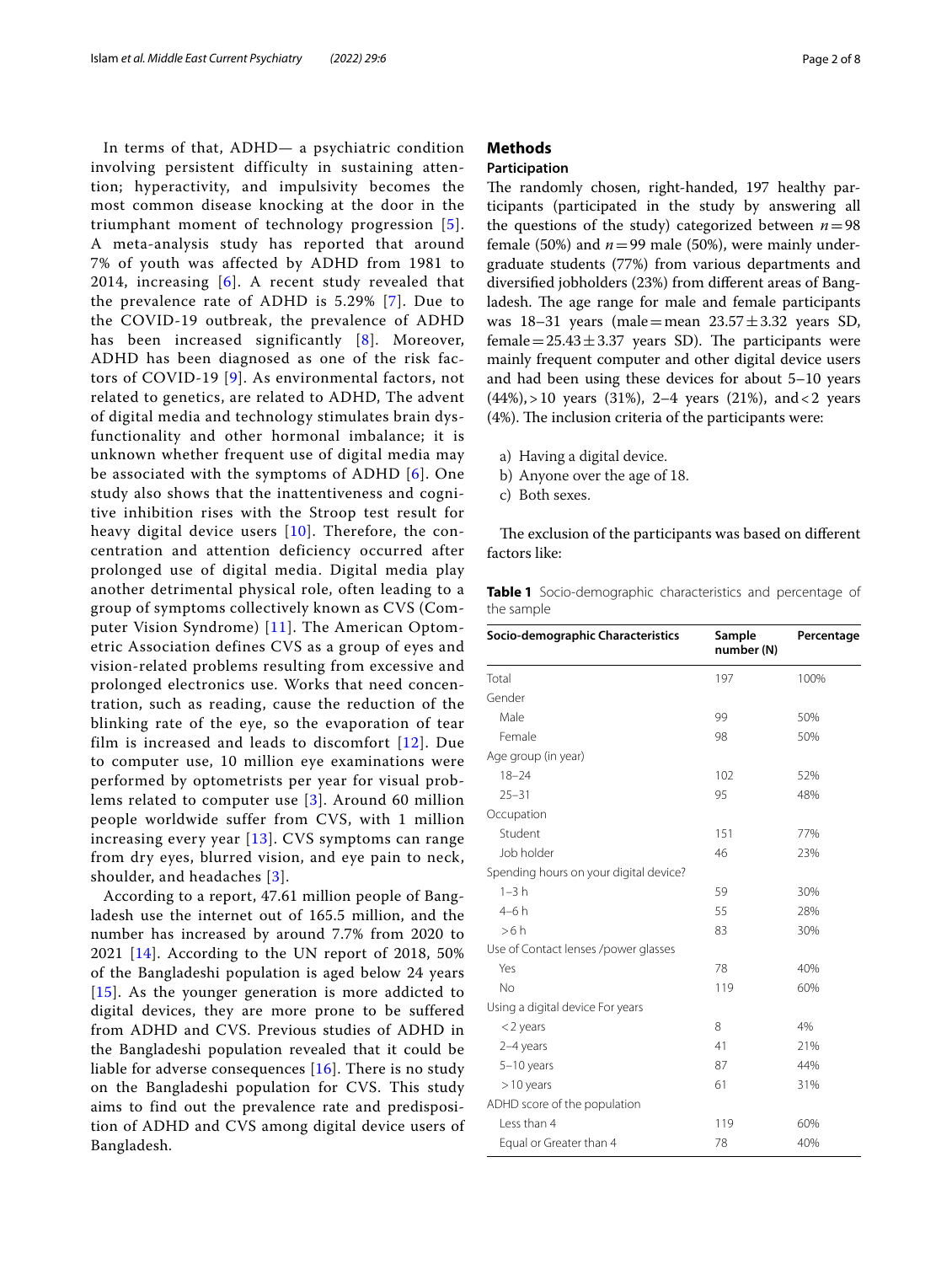

<span id="page-2-0"></span>

- <span id="page-2-1"></span>a) Arthritis.
- b) Previous injuries.
- c) Color blindness [\[17](#page-7-10)].
- d) Not having a computer or laptop and internet connection.

<span id="page-2-2"></span>

| <b>Table 2</b> ADHD and Stroop effect correlation |
|---------------------------------------------------|
|                                                   |

|               |                     | <b>ADHD</b> score | Stroop effect |
|---------------|---------------------|-------------------|---------------|
| ADHD score    | Pearson correlation |                   | 0.498         |
|               | Sig. (2-tailed)     |                   | 0.000         |
|               | N                   | 197               | 197           |
| Stroop effect | Pearson correlation | 0.498             |               |
|               | Sig. (2-tailed)     | 0.000             |               |
|               | Ν                   | 197               | 197ª          |

<sup>a</sup> Correlation is significant at the 0.01 level (2-tailed)

### **Materials and procedures**

The data was collected from September 2020 to October 2020 by following the cross-sectional and stratifed random sampling methods. In the sampling process, data variables were arranged based on gender, occupation and age-wise. The data collection method followed the structure without missing respondents; all the participants had to respond to the entire incorporated questionnaire. The questionnaire was collected from the World Health Organization Adult ADHD Self-Report Scale (ASRS) constructed in conjunction with the revision of the WHO Composite International Diagnostic Interview (CIDI) for the ADHD symptoms prevalence data compilation [[18](#page-7-11)]. In terms of questionnaires` standardization, it has consistency on sensitivity (68.7%), specificity (99.5%), total classifcation accuracy (97.9%), and Cohen kappa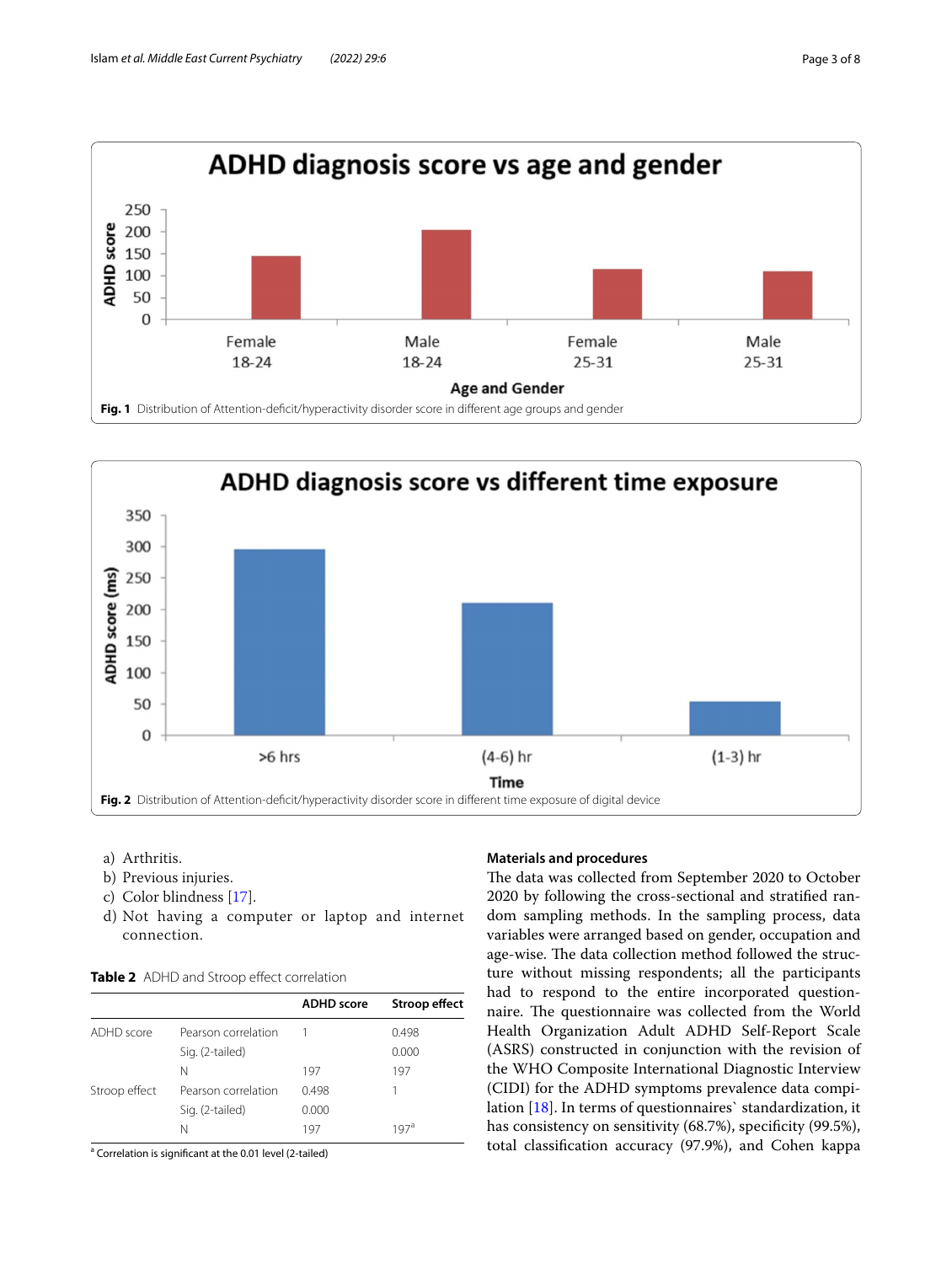value (0.76) regarding the adult's symptom acceptability [[19\]](#page-7-12). In our included questions,  $(1-4)$  sequence questions represent the severity of the inattention; (5–6) specify the impulsivity and the 7th question represents hyperactivity according to the standard ASRS-v1.1 manual  $[20]$  $[20]$ . The ADHD scoring method was followed by the established procedure of ASRS-v1.1, where the process was to mark each question based on the selected option from "Sometimes" to "Very often" [[19](#page-7-12)].

In the scoring method, ADHD scores less than 4 indicate the little disposition of ADHD symptoms, whereas a score 4 or higher than 4 indicates the high prevalence of ADHD in the participants and needs to go for the further diagnostic procedure ASRS-V1.1 symptoms checklist tool [\[20\]](#page-7-13). For CVS, the self-administered research-based questions were drawn up, where the questions included demographic information of age, gender, duration of computer use, use of glasses, or contact lenses. At last, ADHD scoring was correlated with the Stroop test efect  $[21]$  $[21]$ . The Stroop effect represents the cognitive inhibition of the participants, and then the relationship with the digital media use was correlated. The open-source website PsyToolkit was used to engage the Stroop test, which only runs on the real keyboard. Here, the RT (Reaction Time) was measured comparing incongruent and congruent stimuli along with  $" +"$  and "right/wrong" appearing on the screen. In the color word strop task, the following colors, for example: red, yellow, blue, and green, were presented on a black background. The presentation of stimuli within each block was randomized and repeated 15 times per color for 70 trials. The whole Stroop task process lasted approximately 3.5 min. The survey taker solved any confusion regarding the instruction given on the Stroop task or in the questionnaire. Most importantly, their confdentiality and anonymity were maintained. The participants' full consent was taken in the form before participating in the game-task survey analysis.

### **Statistical analysis**

Data were analyzed using the Statistical Package for Social Sciences software version 20.0 and the Microsoft Excel 2016 for professionals. The correlation between ADHD and CVS is performed by bivariate correlation and linear regression procedure. The bivariate correlation is done by Spearman-Pearson correlation coefficient at the 2-tail signifcance test. Correlation is signifcant at the 0.01 level (2-tailed). For CVS, the correlation and signifcance of data with gender have been estimated by the logistic regression analysis procedure with 95% confdence interval and p-value less than 0.05 have been considered statistically signifcant.

## **Results**

Table [1](#page-1-0) represents the socio-demographic characteristics of the sample that have been described, along with the percentage and sample number for diferent variables. First of all, the ratio between female and male participants was  $\approx$ 50%, and their age ratio was close enough as for 18–24, the range was 52%, and for the age range 25–31, it was 48%. Along with, the hour of computer and any digital device use in the sample was 1–3 h (30%), 4–6 h (28%), and > 6 h (30%). The non-user of the contact lenses and power glass was the majority (60%), and half

<span id="page-3-0"></span>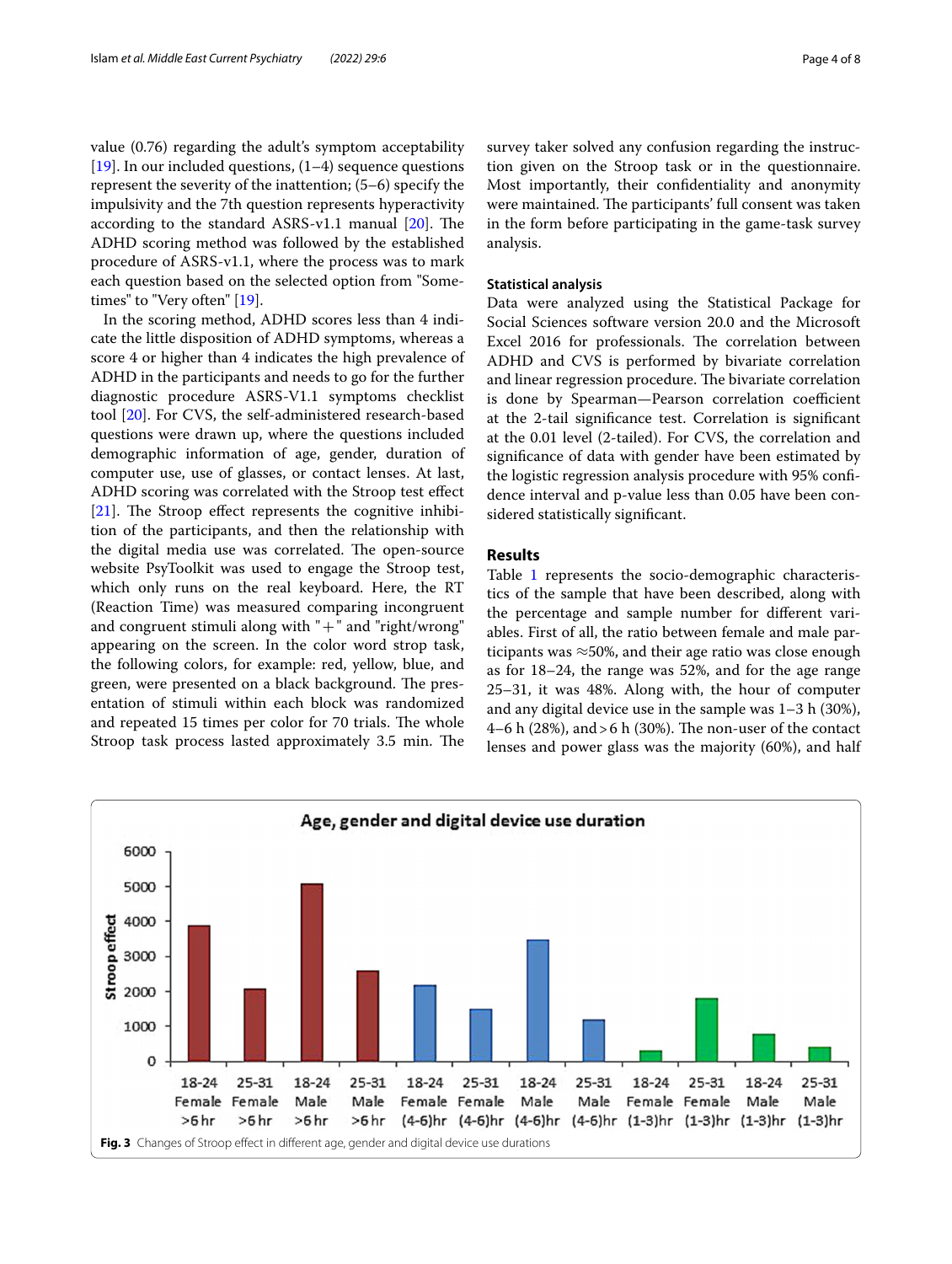of the sample had no prior eye problem  $(\approx 49\%)$ , and the other half had vision problems (24%), dry eye (6%), and (21%) others.

From Fig. [1](#page-2-0), male participants' age ranged from 18–24 (37%) showed a higher ADHD score than the participants' age ranged from 25–31. Again, female participants with lower age were found with high ADHD scores. This showed a negative correlation with the age variation  $(p=0.000)$ .

From Fig. [2](#page-2-1), the ADHD score was found higher with the more time usage of the digital devices. ADHD score was found around 300 for greater than 6 h usage while found around 50 for 1–3 h usage.

In Table [2,](#page-2-2) the relationship between the Stroop effect and ADHD diagnosis score has been demonstrated. The Stroop effect has been measured by Stroop effect (ms)=(Incongruent RT -Congruent RT) [[22\]](#page-7-15).

From the above graph (Fig. [3](#page-3-0)), it has been clearly stated that the Stroop efect is higher in the (18–24) aged male participants (48%) group for more than 6 h of digital device usage, and the Stroop efect value is lower for the (25–31) years aged male participants (10%) for the usage of 1–3 h.

From Table [3](#page-4-0), Severe dry eye symptom was not found among the studied female population. Mild blurred vision was found higher among males (24%) and females (28%). Severe blurred vision was less prevalent among males (1%) and females (1%).

From Table [4,](#page-5-0) Moderate eye strain and feeling tired were more prevalent (18%) as CVS symptoms among more than 6 h device users. Mild blurred vision was present among 4–6 h device users (24%) and 1–3 h device users (12%).

## **Discussion**

With the advent of technologies, the prevalence of ADHD and CVS is increasing day by day. To the best of the authors' knowledge, no such study has been conducted previously on Bangladeshi people. From the study, it has been found that ADHD shows a strong correlation between gender and age (Fig. [1](#page-2-0)). Female participants aged 18–24 (24%) showed a signifcant relationship than those aged 25–31 (20%). A signifcant correlation (0.498\*\*) has been found, exemplifying the positive linear relationship between ADHD score and the Stroop efect (Table [2\)](#page-2-2). The gender and CVS symptoms correlation table, the eye-straining and feeling a tired symptom of CVS showed a significant  $(p=0.018)$  (Table [3](#page-4-0)).

It has been elucidated that the time will be  $>6$  h (51%) in the ADHD score increase where the 1–3 h (12%) of the time increases. The evidence showed that ADHD symptoms are worsening for a selected group of students, which are the majority of heavy users, approximately 80% suggesting that a particular subset of teens may possess a greater vulnerability to ADHD symptoms [\[23](#page-7-16)]. Another study suggests that overuse of digital media is linked to increased attention problems in early adulthood and late adolescence/early adulthood [\[24](#page-7-17)]. Moreover, mid-adolescence is considered the time of neural plasticity when the brain circuit structured the attention and behavioral control, and the blue light exposure disrupts the development, and that is the reason for ADHD scoring in the 18–24 age group is higher than the 25- 31 group  $[25]$  $[25]$ . This study also found that the male group is the more vulnerable group for ADHD symptoms, and it is due to having an addiction to video games and more social media interaction than the female participants

<span id="page-4-0"></span>**Table 3** CVS symptoms and the correlation with the gender

| <b>CVS symptoms</b>           | Gender |            |        |            |           |  |
|-------------------------------|--------|------------|--------|------------|-----------|--|
|                               | Male   |            | Female |            | p-value   |  |
|                               | N      | Percentage | N      | Percentage |           |  |
| Dry eyes                      |        |            |        |            |           |  |
| No effect                     | 39     | 20%        | 52     | 26%        | 0.094     |  |
| Mild                          | 32     | 16%        | 22     | 11%        |           |  |
| Moderate                      | 25     | 13%        | 24     | 12%        |           |  |
| Severe                        | 3      | 2%         | 0      | 0%         |           |  |
| <b>Red and Irritated eyes</b> |        |            |        |            |           |  |
| No effect                     | 37     | 19%        | 39     | 20%        | 0.935     |  |
| Mild                          | 32     | 16%        | 28     | 14%        |           |  |
| Moderate                      | 21     | 11%        | 21     | 11%        |           |  |
| Severe                        | 9      | 5%         | 10     | 5%         |           |  |
| <b>Neck and Shoulder pain</b> |        |            |        |            |           |  |
| No effect                     | 27     | 14%        | 35     | 18%        | 0.591     |  |
| Mild                          | 33     | 17%        | 25     | 13%        |           |  |
| Moderate                      | 30     | 15%        | 26     | 13%        |           |  |
| Severe                        | 9      | 5%         | 12     | 6%         |           |  |
| Headache                      |        |            |        |            |           |  |
| No effect                     | 33     | 17%        | 38     | 19%        | 0.589     |  |
| Mild                          | 37     | 19%        | 31     | 16%        |           |  |
| Moderate                      | 19     | 10%        | 21     | 11%        |           |  |
| Severe                        | 10     | 4%         | 8      | 5%         |           |  |
| Eye strain and feeling tired  |        |            |        |            |           |  |
| No effect                     | 20     | 10%        | 43     | 22%        | $0.018^*$ |  |
| Mild                          | 38     | 19%        | 22     | 11%        |           |  |
| Moderate                      | 34     | 17%        | 24     | 12%        |           |  |
| Severe                        | 7      | 4%         | 9      | 9%         |           |  |
| <b>Blurred vision</b>         |        |            |        |            |           |  |
| No effect                     | 36     | 18%        | 33     | 17%        | 0.832a    |  |
| Mild                          | 47     | 24%        | 55     | 28%        |           |  |
| Moderate                      | 15     | 8%         | 18     | 4%         |           |  |
| Severe                        | 1      | 1%         | 2      | 1%         |           |  |

<sup>a</sup> *p*-value less than 0.05 has been considered as statistically significant

 $*$  Correlation is significant in the spearman-Pearson correlation coefficient at the  $p = 0.05$  level (2-tail)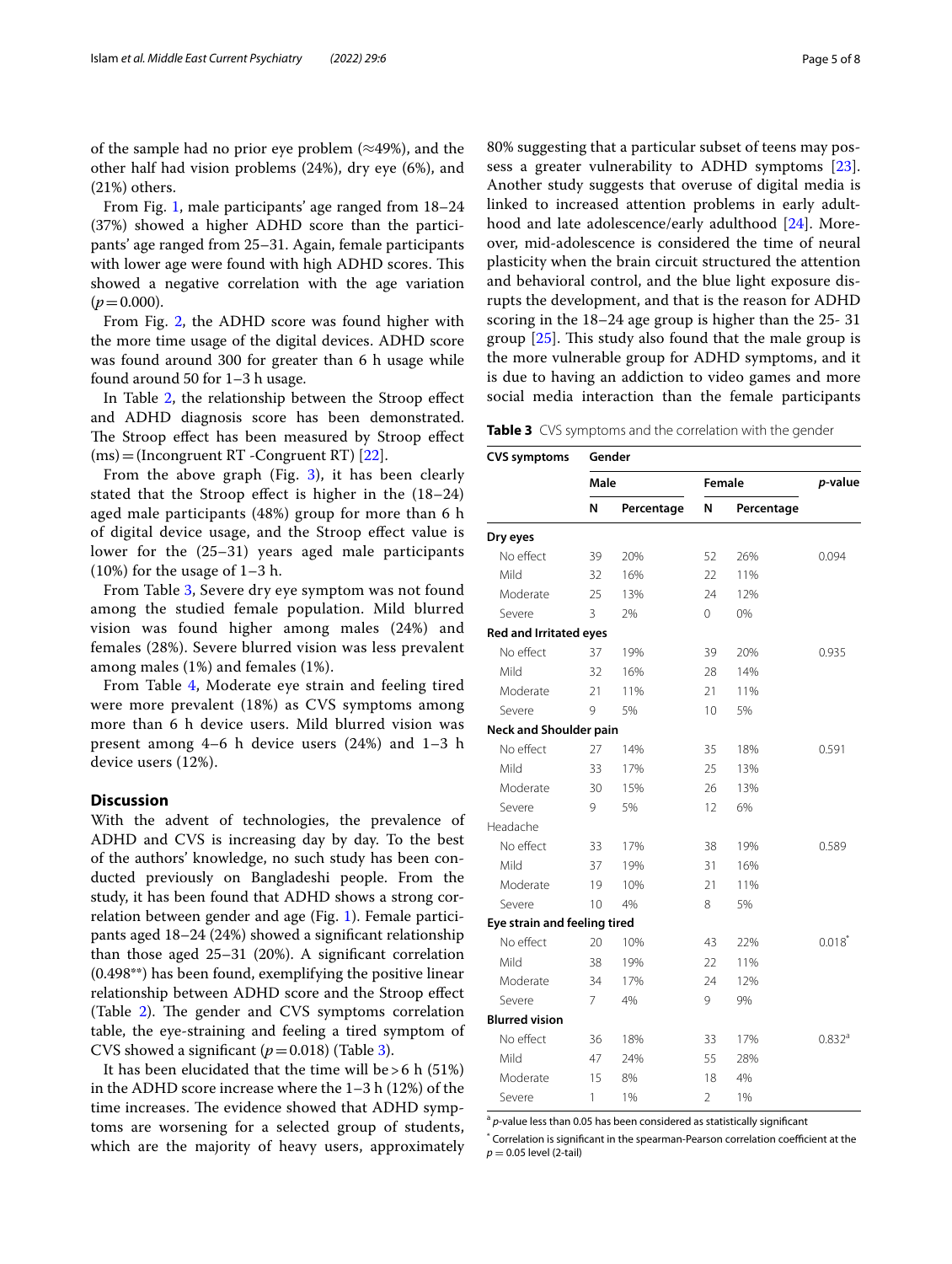[[26\]](#page-7-19). Figure [3](#page-3-0) showed that the correlation with age, gender and digital device usage with the Stroop efect was established, where the 18–24 male (48%) showed the highest proximal of Stroop effect with the >6 h digital device usage and the Stroop efect value is mostly lower for the 25–31 aged male participants (10%). As the color needs more attention than the word, the color interferes with the task  $[27]$  $[27]$ . The relatively faster processing affects slow processing and overall performance [\[10](#page-7-3)]. Moreover, in ADHD, the reduced visual attention and visual stimuli also reduced the overall performance and increased the reaction time for recognizing the color stimuli [\[22](#page-7-15)]. In sum, ADHD is the attention deficit disorder with or without hyperactivity where the Stroop task needs visual attention and fast processing time with no interference with the stimuli. Moreover, the neurocognition ability is hampered in the ADHD-like symptoms and heavy digital device usage, which is most needed in the Stroop task [[28\]](#page-7-21). Table [3](#page-4-0) showed that CVS significant positive correlation with the male gender, eye strain, and feeling tired  $(p=0.018)$ . The eye strain and eye fatigue pathophysiology are the repeated eye movement around the keyboard and the radiation from the digital device that hampered the eye cell and reduces the dopamine secretion from the brain which hampers our ocular nerve cell [\[3](#page-6-2)]. In this study, the eye-straining in the male group has been signifcant as the blue light has a detrimental efect on the eye, and males are more video-game addicted and Internet-addicted than females [[25](#page-7-18)]. Blurred vision and double vision are other common symptoms of eye fatigue;

<span id="page-5-0"></span>**Table 4** CVS symptoms and correlation with the device used

| <b>CVS symptoms</b>           |                | Device use time |                |                |              |                |             |  |  |
|-------------------------------|----------------|-----------------|----------------|----------------|--------------|----------------|-------------|--|--|
|                               | $1-3h$         |                 |                | $4-6h$         |              | >6 h           |             |  |  |
|                               | N              | Percentage (%)  | ${\sf N}$      | Percentage (%) | N            | Percentage (%) | coefficient |  |  |
| Dry eyes                      |                |                 |                |                |              |                |             |  |  |
| No effect                     | 40             | 20              | 21             | 15             | 30           | 11             | $0.263$ **  |  |  |
| Mild                          | 15             | $\,8\,$         | 13             | $\overline{7}$ | 26           | 13             |             |  |  |
| Moderate                      | 3              | $\overline{2}$  | 20             | 10             | 26           | 13             |             |  |  |
| Severe                        | $\mathbf{1}$   | $\mathbf{1}$    | 1              | $\mathbf{1}$   | $\mathbf{1}$ | $\mathbf{1}$   |             |  |  |
| Red and Irritated eyes        |                |                 |                |                |              |                |             |  |  |
| No effect                     | 35             | $18\,$          | 18             | 9              | 23           | 12             | $0.279$ **  |  |  |
| Mild                          | 18             | 9               | 14             | 7              | 28           | 14             |             |  |  |
| Moderate                      | $\overline{4}$ | $\overline{2}$  | 16             | 8              | 22           | 11             |             |  |  |
| Severe                        | $\overline{2}$ | 1               | $\overline{7}$ | $\overline{4}$ | 10           | 5              |             |  |  |
| <b>Neck and Shoulder pain</b> |                |                 |                |                |              |                |             |  |  |
| No effect                     | 35             | 18              | 11             | 6              | 16           | 8              | $0.339**$   |  |  |
| Mild                          | 13             | $\overline{7}$  | 19             | 10             | 26           | 13             |             |  |  |
| Moderate                      | 10             | 5               | 18             | 9              | 28           | 14             |             |  |  |
| Severe                        | $\mathbf{1}$   | 1               | 7              | 4              | 13           | 7              |             |  |  |
| Headache                      |                |                 |                |                |              |                |             |  |  |
| No effect                     | 3              | 18              | 13             | $\overline{7}$ | 23           | 12             | $0.248**$   |  |  |
| Mild                          | 13             | $\overline{7}$  | 25             | 13             | 30           | 15             |             |  |  |
| Moderate                      | 9              | 5               | 12             | 6              | 19           | 10             |             |  |  |
| Severe                        | $\overline{2}$ | 1               | 5              | $\overline{3}$ | 11           | 6              |             |  |  |
| Eye strain and feeling tired  |                |                 |                |                |              |                |             |  |  |
| No effect                     | 41             | 21              | 6              | 3              | 16           | 8              | $0.400**$   |  |  |
| Mild                          | 10             | 5               | 26             | 13             | 24           | 12             |             |  |  |
| Moderate                      | 6              | 3               | 17             | 9              | 35           | 18             |             |  |  |
| Severe                        | $\overline{2}$ | $\mathbf{1}$    | 6              | 3              | 8            | $\overline{4}$ |             |  |  |
| <b>Blurred vision</b>         |                |                 |                |                |              |                |             |  |  |
| No effect                     | 32             | 16              | 15             | 8              | 22           | 11             | $0.238***$  |  |  |
| Mild                          | 31             | 12              | 34             | 24             | 47           | 16             |             |  |  |
| Moderate                      | 3              | $\overline{2}$  | 8              | $\overline{4}$ | 12           | 6              |             |  |  |
| Severe                        | 0              | $\mathbf 0$     | $\overline{2}$ | $\mathbf{1}$   | $\mathbf{1}$ | 1              |             |  |  |

 $a_{i}^{**}$  Correlation coefficient for the Pearson-spearman significance at the  $p=0.01(2\times1)$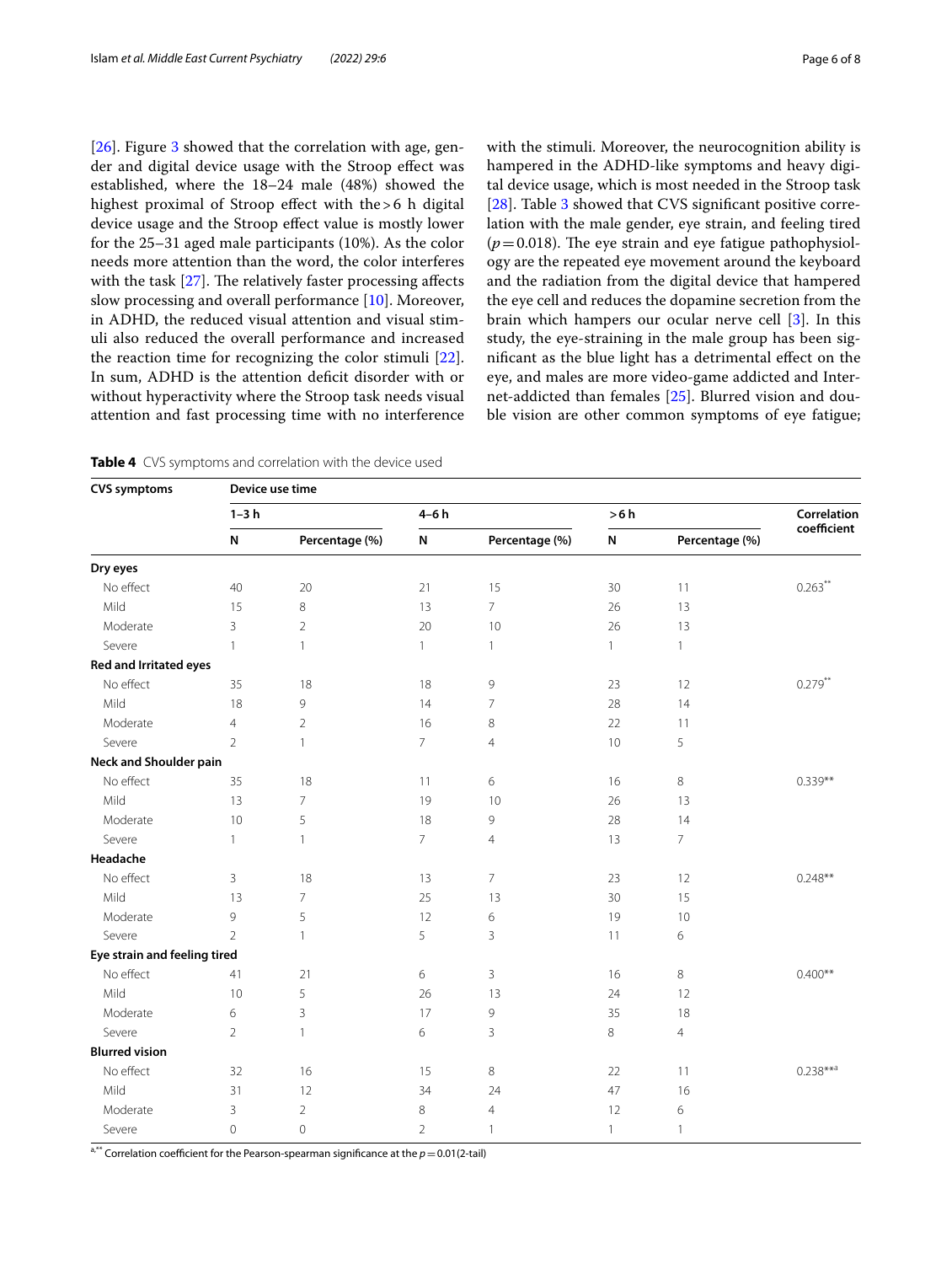continuous switching from light background to black background can disrupt the iris muscle and decrease blinking, which causes desiccation of the eye through an increased ocular surface area [[25\]](#page-7-18). Moreover, lower resolution and high lightening also cause the red and irritated eye with a headache by decreasing dopamine level in the eye nerve cell and the eventual death of the eye nerve cell [\[4](#page-6-3)]. Because of the repetitive shifts and multitasking, which eventually impaired executive functioning and brain rest have been hampered too. Moreover, excessive technology use is associated with ADHD symptoms in adolescents and at any age. The light glaring and radiation decrease brain connectivity by decreasing the integrity of white matter pathways for reading and language [ $28$ ]. The sleep cycle disruption also occurred due to the screen time increase and reduced functional connectivity, and increased risk for cognitive impairment at any age and the screen time correlation with eye-straining has been associated with the radiation, lightening and repetitive movement of eyes and switching to light to black and black to the light background [\[4](#page-6-3)].

There is minimal research-based data regarding ADHD in adults due to its challenging data collection, requiring skills and techniques that clinicians may not routinely use when assessing other disorders or age groups. That is why some underlying mechanism is still unknown [[29](#page-7-22)]. Not all clinicians agree on conducting such assessments, and a substantial proportion reports a lack of confdence in their ability to reach accurate diagnostic judgments [[29](#page-7-22)]. The strength of this study is that it has mainly focused on the young adults and adult groups' digital device use and ADHD and CVS symptoms prevalence, which is a very new attempt for addressing mental and physical related problems among this population group. It would contribute to develop interventions for preventing these abnormalities and might come handy to develop a specifc guidelines for researching with the huge population and other factors also can be included. One of the major drawbacks in this study could be a less number of populations that have participated in this study and using the online platform for collecting data due to pandemic situations. Moreover, another limitation of this study is that there has been a correlation with one environmental factor like digital media use without specifying the digital media content.

## **Conclusions**

ADHD and CVS are two emerging disorders in the modern world with the advancement of technology. The uses of digital devices have become essential nowadays due to the nature of work and structured professional systems. Unnecessary use of digital devices and specifc protection with lifestyle modifcation may be helpful to reduce those disorders.

## **Availability of data materials**

Dataset used in this study will be available as per request (mailing to the corresponding author).

#### **Abbreviations**

CVS: Computer vision syndrome; ADHD: Attention-defcit/hyperactivity disorder.

#### **Acknowledgements**

None

#### **Authors' contributions**

Conceptualization: Z Islam, AH Olive; methodology: Z Islam, AH Olive, M Rahman; validation and scrutinization: Z Islam, M Rahman, MK Hasan; investigation: Z Islam, M Rahman, MK Hasan; writing-original draft preparation: Z Islam, M Rahman, AH Olive; review and editing: MK Hasan, Z Islam, M Rahman. All authors have read and agreed to the current version of the manuscript.

#### **Funding**

No funding from any public, private or non-proft research agency was received for this study.

### **Declarations**

#### **Ethics approval and consent to participate**

The research was conducted by following the declaration of Helsinki though it was only a questionnaire-based survey. No human or animal was physically involved in the study. Moreover, consent was taken before the survey from each respondent.

#### **Consent for publication**

Not applicable.

#### **Competing interest**

The authors report no competing interests. The authors alone are responsible for the content and writing of this article.

#### **Author details**

<sup>1</sup> Department of Pharmacy, East West University, 1212, Aftabnagar, Dhaka, Bangladesh. 2 Department of Public Health, North South University, 1229 Dhaka, Bangladesh.

Received: 23 November 2021 Accepted: 5 January 2022 Published online: 25 January 2022

#### **References**

- <span id="page-6-0"></span>Williams SG (2012) The ethics of internet research. Online J Nurs Informatics 16.<https://doi.org/10.4135/9780857020055.n2>
- <span id="page-6-1"></span>2. Kesici A, Tunç NF (2018) Investigating the digital addiction level of the university students according to their purposes for using digital tools. Univers J Educ Res 6:235–241. <https://doi.org/10.13189/ujer.2018.060204>
- <span id="page-6-2"></span>3. Al Tawil L, Aldokhayel S, Zeitouni L et al (2020) Prevalence of self-reported computer vision syndrome symptoms and its associated factors among university students. Eur J Ophthalmol 30:189–195. [https://doi.org/10.](https://doi.org/10.1177/1120672118815110) [1177/1120672118815110](https://doi.org/10.1177/1120672118815110)
- <span id="page-6-3"></span>4. Small GW, Lee J, Kaufman A et al (2020) Brain health consequences of digital technology use. Dialogues Clin Neurosci 22:179–187. [https://doi.](https://doi.org/10.31887/DCNS.2020.22.2/gsmall) [org/10.31887/DCNS.2020.22.2/gsmall](https://doi.org/10.31887/DCNS.2020.22.2/gsmall)
- <span id="page-6-4"></span>5. Dos Santos Assef EC, Capovilla AGS, Capovilla FC (2007) Computerized stroop test to assess selective attention in children with attention defcit hyperactivity disorder. Span J Psychol 10:33–40. [https://doi.org/10.1017/](https://doi.org/10.1017/s1138741600006296) [s1138741600006296](https://doi.org/10.1017/s1138741600006296)
- <span id="page-6-5"></span>6. Ra CK, Cho J, Stone MD et al (2018) Association of digital media use with subsequent symptoms of attention-defcit/hyperactivity disorder among adolescents. JAMA - J Am Med Assoc 320:255–263. [https://doi.org/10.](https://doi.org/10.1001/jama.2018.8931) [1001/jama.2018.8931](https://doi.org/10.1001/jama.2018.8931)